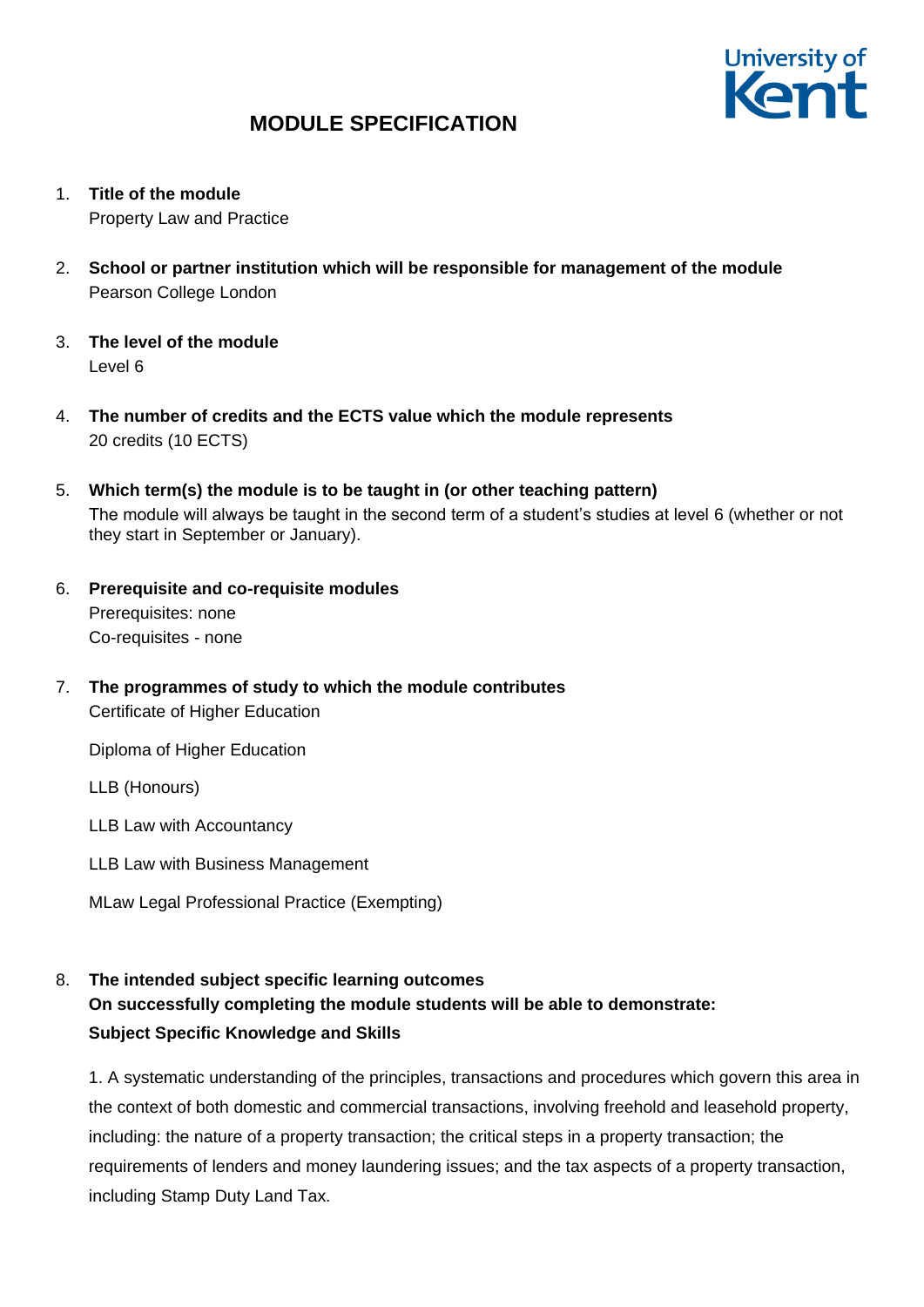

2. An ability to apply their knowledge of this area to complex practical legal problems of the kind they might encounter in practice, and derive reasoned conclusions that may form the basis for advice.

3. An ability to devise and sustain arguments based on appropriate and reflective use of the main modes of enquiry and sources within this area and critically analyse and synthesise the information thereby collected, with a view to proposing informed and reasoned solutions to practical legal problems.

4. An ability to investigate and identify relevant facts, research and identify the corresponding legal issues, and advise accordingly on the legal consequences of particular courses of action.

5. An ability to recognise potential conflicts of interest that may arise when acting for more than one party in a property transaction.

6. An ability to use their knowledge and understanding of this area to advance matters in this field of practice, planning and progressing matters through a series of steps and decisions including, for example, drafting appropriate documentation.

7. An ability to recognise those situations which raise ethical questions, and act within the Code of Conduct.

8. An ability to use the legal knowledge, skills, procedures and behaviours appropriate to each client and each transaction matter.

### 9. **The intended generic learning outcomes**

1.An ability to identify the client's goals and alternative means of achieving those goals, and offer reasoned advice to them, in light of their financial, commercial and personal priorities and constraints and the costs, benefits and risks involved with particular courses of action.

2. An ability to communicate complex information and recommend solutions clearly to specialist and nonspecialist audiences, adapting the style of communication to the needs of the recipient.

### 10. **A synopsis of the curriculum**

The aim of this module is designed to enable students to acquire a knowledge of the essential features of a conveyancing transaction and to apply that knowledge, in conjunction, where relevant, with the Course Skills and other skills used in this module, in undertaking tasks which would be expected of a trainee solicitor in a non-contentious seat.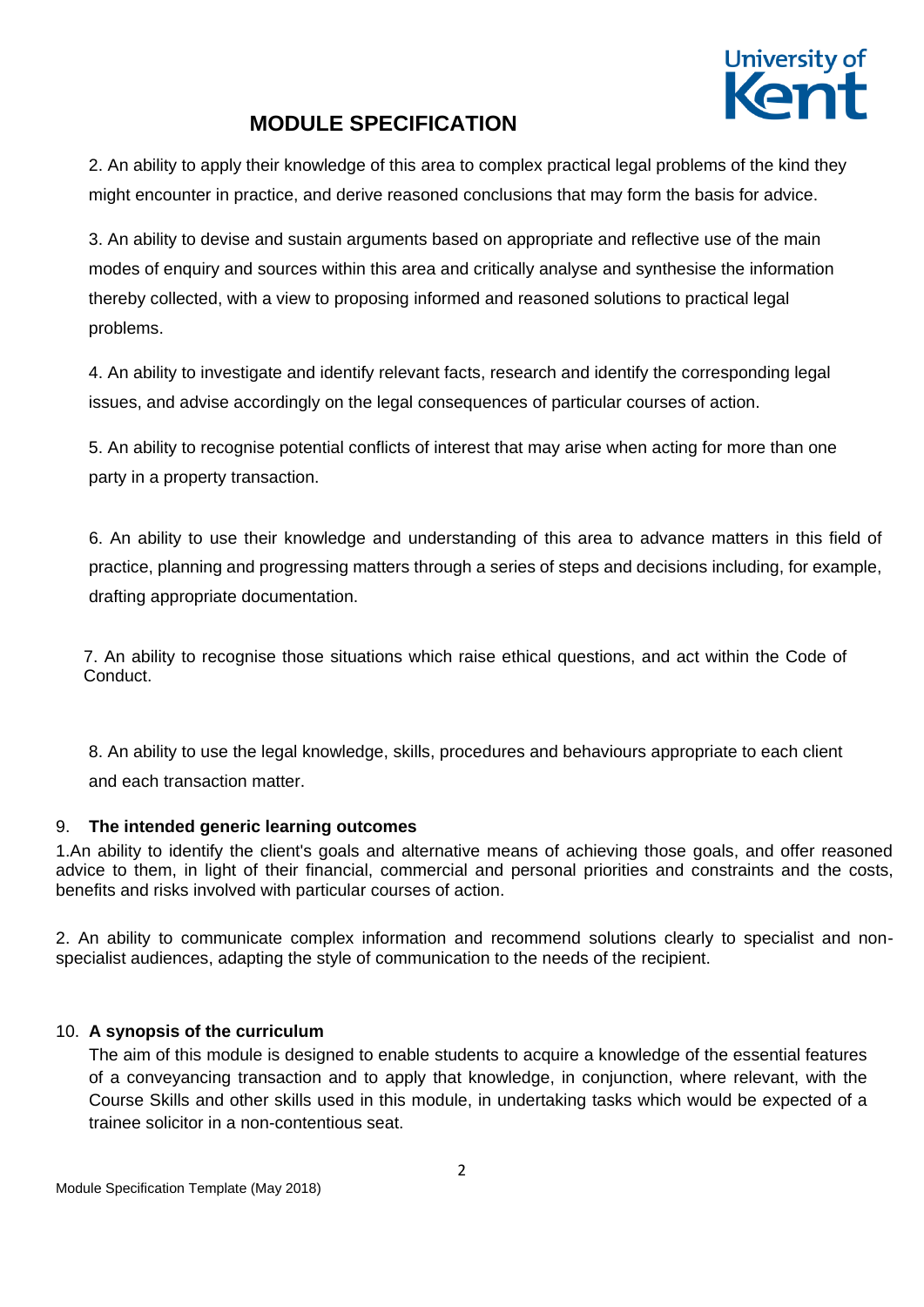

In the course of studying the module, students will cover the following three elements:

### **Outline Syllabus**

**Element 1: Pre-contract stage -** take preliminary instructions and advise on client care; identify the steps needed to raise and the issues arising from pre-contract enquiries and pre-contract searches; deduce and investigate title as appropriate to the transaction; report on the transaction to the client; decide, with the client where appropriate, what action needs to be taken and identify what action (if any) the client has to take; and analyse and draft a contract (and constituent clauses).

**Element 2: Binding contract -** understand when the contract becomes binding (exchange of contracts), advise the client on the terms of any offer of finance and ensure that adequate finance is available before committing the buyer to the contract, and select a method of making the contract binding appropriate to the transaction.

**Element 3: After the contract becomes binding -** (post-exchange and pre-completion steps / completion and post-completion steps) - deal appropriately with the deposit, obtaining undertakings and insurances, prepare appropriate, clear and precise undertakings; draft document(s) (whether paperbased or electronic) necessary to transfer the legal estate; report on the title to the lender; prepare the mortgage documentation; prepare for completion and select a method appropriate to the transaction; carry out the completion and the relevant post-completion steps; complete the mortgage and protect the lender's security; and discharge any existing mortgage over the property.

Key skills developed include:

- Drafting
- Interviewing and advising
- Practical legal research
- Writing
- Communication and Literacy
- File management
- Negotiation
- Numeracy
- Teamwork
- Managing and Developing Self
- Managing tasks and solving problems
- Computing and IT Skills

#### 11. **Reading List**

All textbooks and practitioner materials will be updated annually. Textbooks will be held in the latest edition and older editions will be withdrawn.

|           | Title, author, publisher                                                |  |  |  |  |  |
|-----------|-------------------------------------------------------------------------|--|--|--|--|--|
| Core Text | Property Law and practice, Harris, C & Rodell, A, Legal Practice Guides |  |  |  |  |  |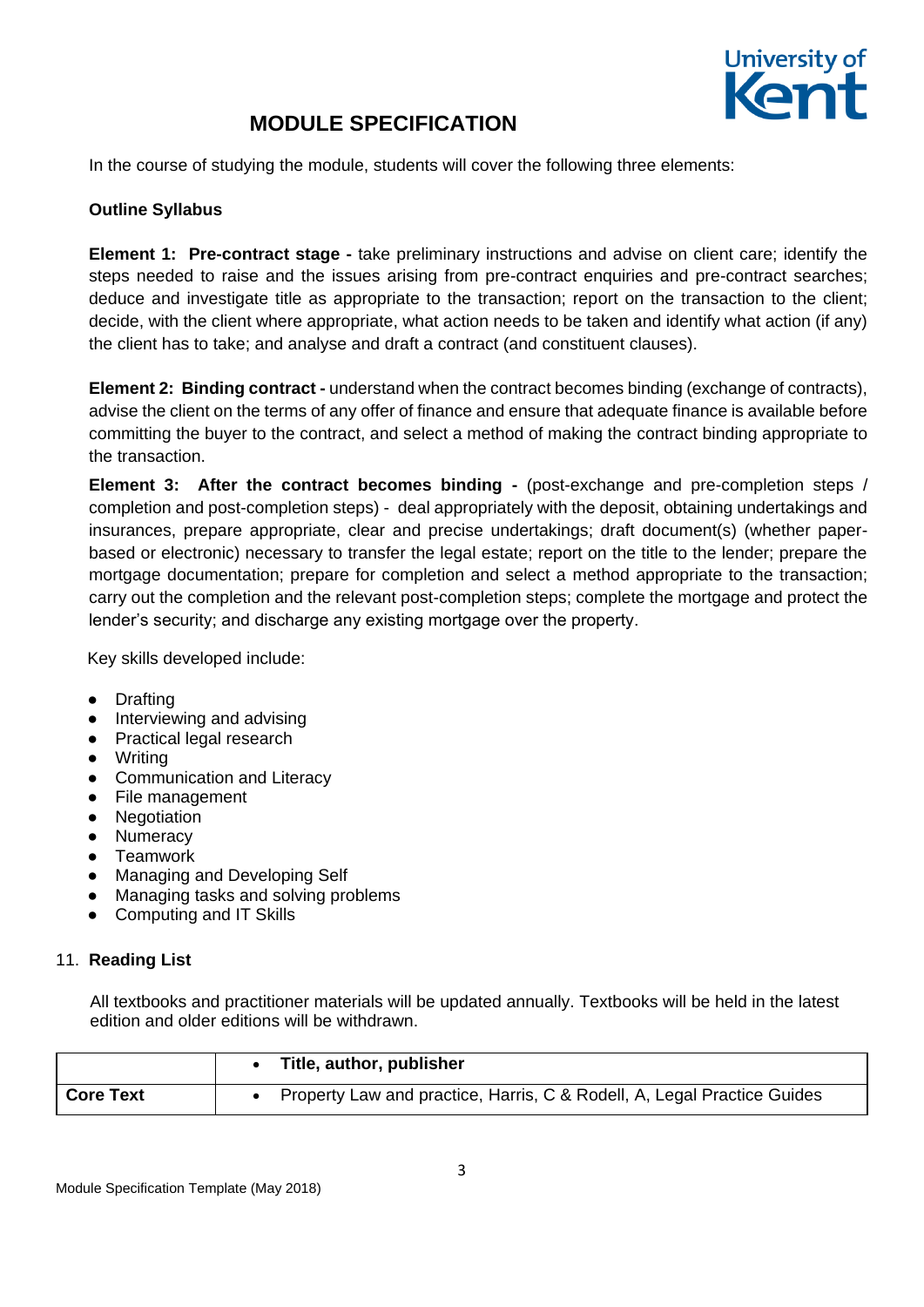

| <b>Essential</b><br>Reading   | • A practical approach to conveyancing, Abbey, R & Richards, M, Aldridge<br>Practical conveyancing precedents [online] Westlaw<br>Butterworths Property Law Service [Online] Lexis<br>$\bullet$<br>Hill & Redman's Law of Landlord & Tenant [online] Lexis<br>$\bullet$<br><b>SRA Code of Conduct [Online]</b><br>http://www.sra.org.uk/solicitors/handbook/code/content.page Solicitors<br><b>Regulation Authority</b> |
|-------------------------------|-------------------------------------------------------------------------------------------------------------------------------------------------------------------------------------------------------------------------------------------------------------------------------------------------------------------------------------------------------------------------------------------------------------------------|
| <b>Recommended</b><br>Reading | Property law, Smith, R, Pearson<br>$\bullet$<br>Megarry & Wade: The Law of Real Property, Harpum, C et al, Sweet &<br>Maxwell                                                                                                                                                                                                                                                                                           |

### 12. **Learning and Teaching Methods**

Learning and teaching takes place through four key activities. These provide a blend of technical skills training, guided tasks assisting in self-directed research and study, practical application in a residential conveyancing context and consolidation. Conceptually, the aim of the learning and teaching method is to mirror as closely as possible a trainee's experience in the conveyancing department of a law firm. The module will mirror what a trainee would be involved in from the outset of a private residential transaction up to and including the post completion work that is the responsibility of a trainee/paralegal in the conveyancing team. The module will follow a fictional client(s) throughout and will expect the student to take ownership of conducting a sale and purchase transaction and to reflect upon the issues that arise throughout the transaction as per a real life transaction.

### **Part A – Technical skills training**

The trainee is briefed in detail on the relevant legal area (this can take a variety of forms, including, for example: webinars; live and / or recorded lectures; and conference calls).

### **Part B – Self-directed research/Guided tasks**

The supervising partner will guide the trainee via memoranda, e-mails and/or recorded voicemails into the relevant areas that need to be researched. This may include reading articles and practitioner texts, preparing checklists, drafting documentation for the clients to be explained to the client, providing advice on various aspects of the transaction and answering client/supervisor questions etc.

### **Part C – Seminar**

The trainee will present their findings to the client and/or supervisor. New issues may arise from the presentation and or further client information being provided to change the dynamics of advice etc.

### **Section D – Consolidation**

This may be in the form of independent reflection and reading / online student discussion forum / associated tutor dialogue (e.g. via email) as students absorb the issues raised in the briefings and seminars through the consolidation process.

The module will aim to ensure the student has all of the applicable practical experience of working on a transaction by requiring drafting and amendment of the relevant documentation at each stage of the process.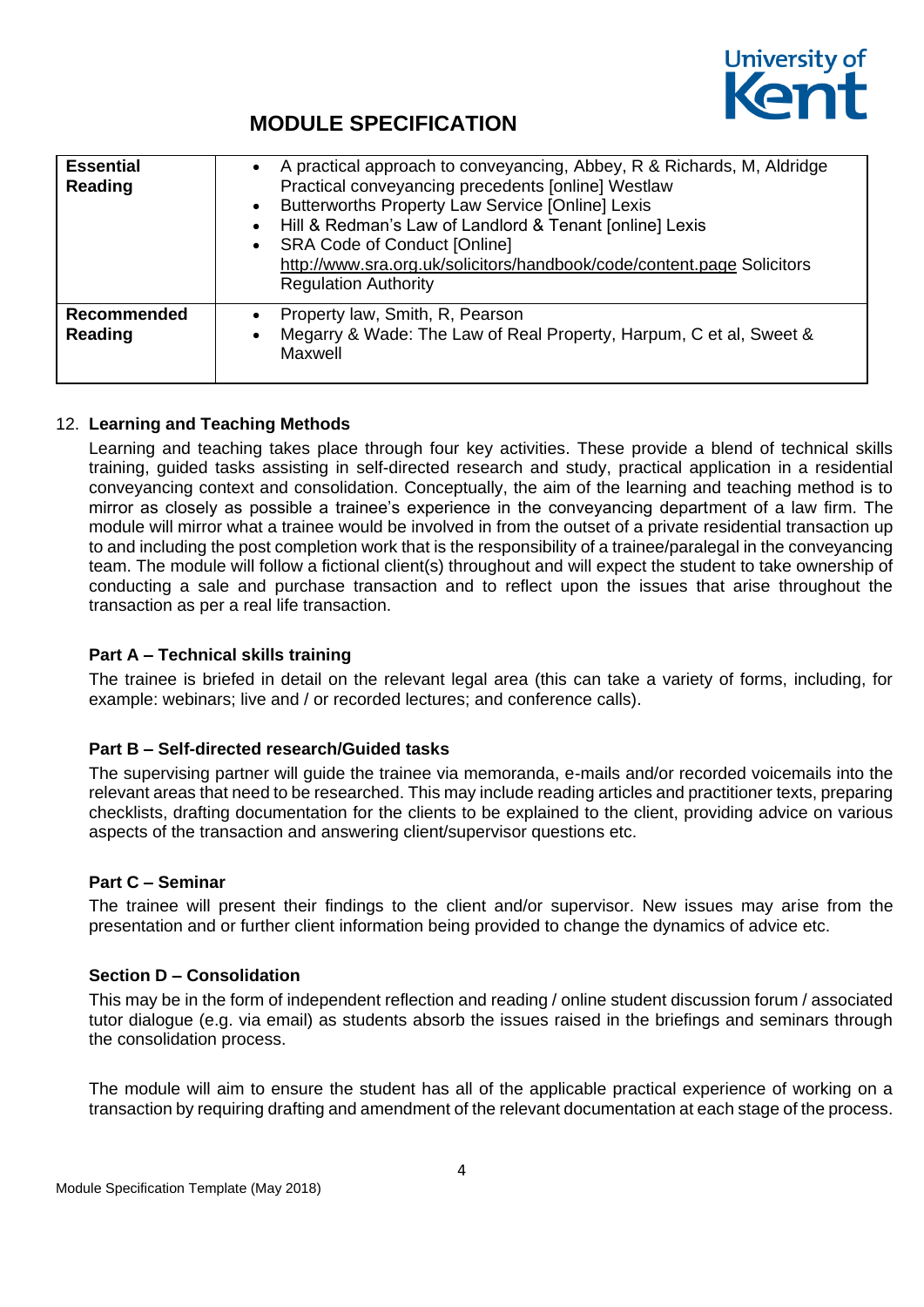

| Activity                         | Notional Hours of Study                               |
|----------------------------------|-------------------------------------------------------|
| <b>Technical Skills Training</b> | 12                                                    |
| Self-directed preparation        | 140 (including assessment preparation and completion) |
| <b>Seminars</b>                  | 24                                                    |
| Independent<br>consolidation     | 24                                                    |
| Total                            | 200                                                   |

#### 13. **Assessment methods**

#### **13.1 Main assessment methods**

This module will be assessed by a supervised assessment of 3 hours' duration, split into two parts:

Part A – an examination based on unseen questions set in a transactional context, in which students will be required to analyse various provided documents in order to advise a client or supervising partner (2 hours) (70%);

Part B – objective testing (1 hour) (30%).

Please note that 5% of the marks within Part A will be allocated to Professional Conduct and Regulation.

The pass mark for the module is 50%. Students will be required to attempt both parts of this assessment. Since the learning outcomes tested by each part overlap (see further detail below) an overall pass of 50% will be sufficient to pass the assessment.

### **Rationale**

This methodology reflects two key objectives: firstly, and most importantly, to assess that the learning outcomes set out above have been achieved by the students in a way which complies with the Legal Practice Course Assessment Regulations. Secondly, to align our assessment regime with that proposed by the Solicitors Regulation Authority for the new Solicitors Qualifying Exam.

The proposed assessment methodology, combining a transaction based examination with objective testing we feel achieves both of these goals.

#### **13.2 Reassessment methods**

### 14. **Map of Module Learning Outcomes to Learning and Teaching Methods and methods of Assessment**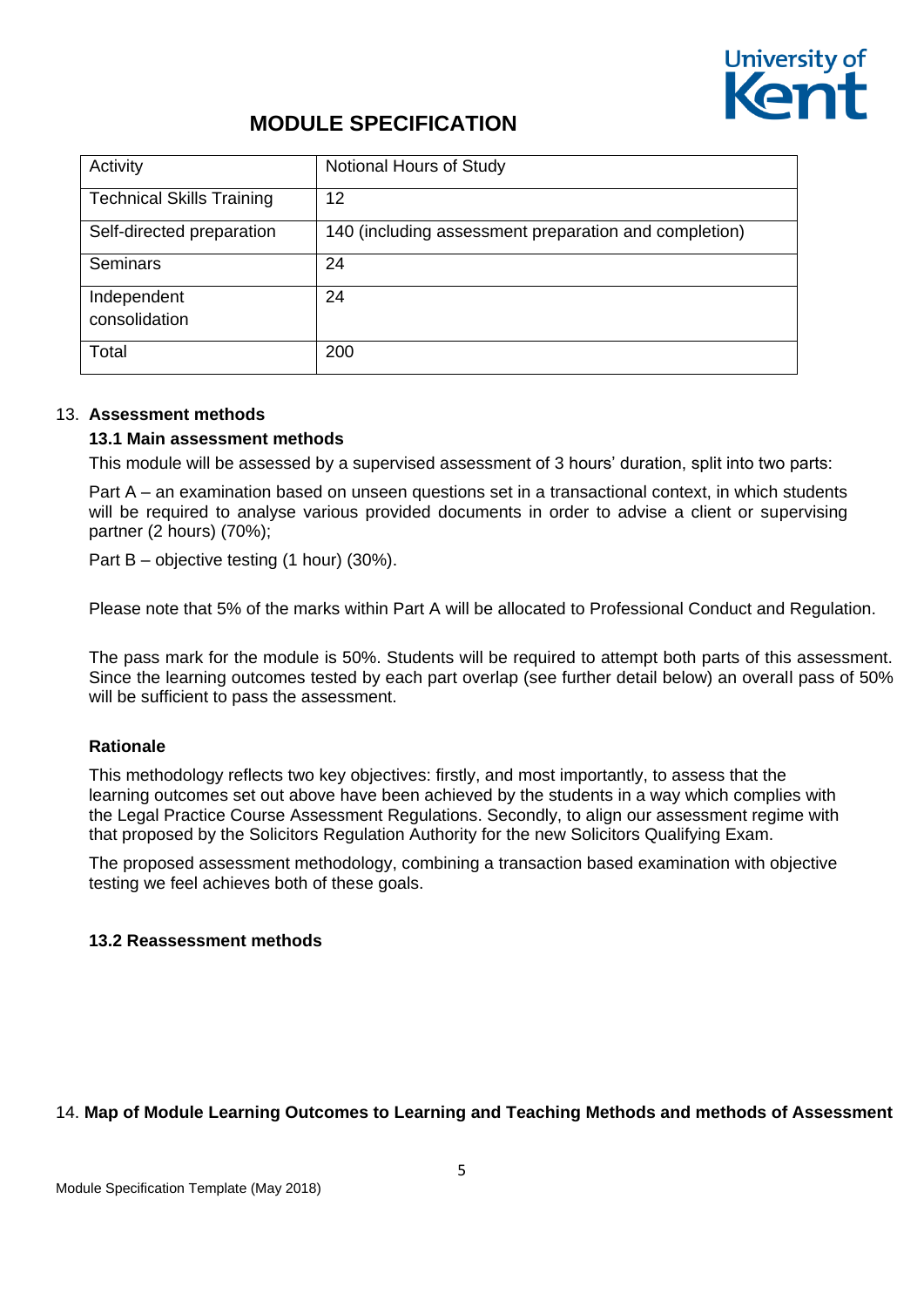

| <b>Module learning</b><br>outcome          |                           | SS <sub>1</sub> | SS<br>$\overline{c}$ | SS<br>3 | SS<br>4 | SS <sub>5</sub> | SS <sub>6</sub> | SS7     | SS <sub>8</sub> | GT<br>S <sub>1</sub> | GT<br>S <sub>2</sub> |
|--------------------------------------------|---------------------------|-----------------|----------------------|---------|---------|-----------------|-----------------|---------|-----------------|----------------------|----------------------|
| Learning/ teaching<br>method               | <b>Hours</b><br>allocated |                 |                      |         |         |                 |                 |         |                 |                      |                      |
| Self-directed<br><b>Preparation</b>        | 100                       | X               | X                    | X       | X       | X               | X               | X       | X               | X                    | $\sf X$              |
| <b>Technical Skills</b><br><b>Training</b> | 10                        | X               |                      |         |         | $\sf X$         | X               | X       |                 |                      |                      |
| <b>Seminar</b>                             | 20                        | X               | X                    | X       | X       | X               | X               | $\sf X$ | X               | X                    | X                    |
| <b>Consolidation</b>                       | 20                        | X               | X                    | X       | X       | X               | X               | X       | X               | X                    | X                    |
| <b>Assessment method</b>                   |                           |                 |                      |         |         |                 |                 |         |                 |                      |                      |
| <b>Part A Examination</b>                  |                           | X               | X                    | X       | X       | $\sf X$         | $\sf X$         | $\sf X$ | X               | X                    | $\sf X$              |
| Part B Objective<br>testing                |                           | X               | X                    |         |         | X               |                 | X       |                 |                      |                      |

### **15**. **Inclusive module design**

The Collaborative Partner recognises and has embedded the expectations of current disability equality legislation, and supports students with a declared disability or special educational need in its teaching. Within this module we will make reasonable adjustments wherever necessary, including additional or substitute materials, teaching modes or assessment methods for students who have declared and discussed their learning support needs. Arrangements for students with declared disabilities will be made on an individual basis, in consultation with the Collaborative Partner's disability/dyslexia support service, and specialist support will be provided where needed.

### **16. Campus(es) or centre(s) where module will be delivered**

Pearson College London

### **17. Internationalisation**

All the modules on the MLaw/LLB programme incorporate an international dimension wherever and whenever appropriate. This includes specific areas, such as EU statutory provisions in Contract and Employment Law and Human Right issues in Constitutional and Criminal Law, alongside an all pervasive discussion of the affects of international law on English Law as a whole. In addition to the formal incorporation of international jurisprudence within the programme, the students are actively encouraged to participate in the numerous opportunities the College offers involving comparative analysis within the business world including: guest speakers, industry workshops, alumni events, etc. Specifically, the MLaw/LLB programme provides a number of opportunities for all law students to participate in educational visits to various international institutions within the legal environment including the EU (in Strasbourg, Brussels and Luxembourg), the International Court of Justice in the Hague and the Nuremberg Trials Court House. These trips are heavily subsidised by the college to ensure affordability and maximum participation.

### **18. Partner College/Validated Institution:**

Pearson Business School, part of Pearson College London